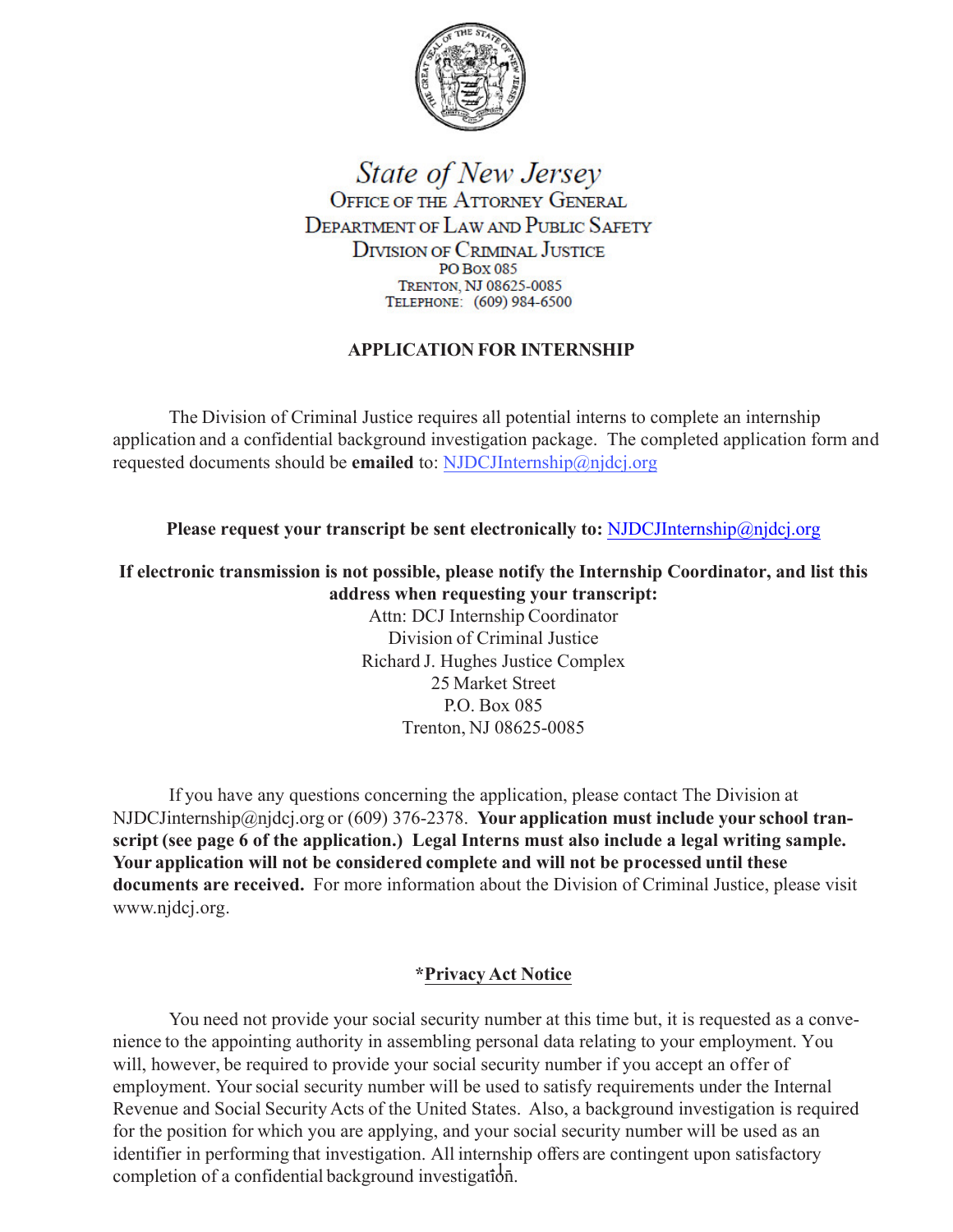| Name:                                                                              |  |
|------------------------------------------------------------------------------------|--|
|                                                                                    |  |
|                                                                                    |  |
|                                                                                    |  |
| <u>,这就是这个人的人,我们就是这个人的人,我们就是这个人的人,我们就是这个人的人,我们就是这个人的人,我们就是这个人的人,我们就是</u><br>E-Mail: |  |
| Best Contact Number:                                                               |  |
|                                                                                    |  |

Semester Application:



Please check the appropriate hours per week available for the internship.

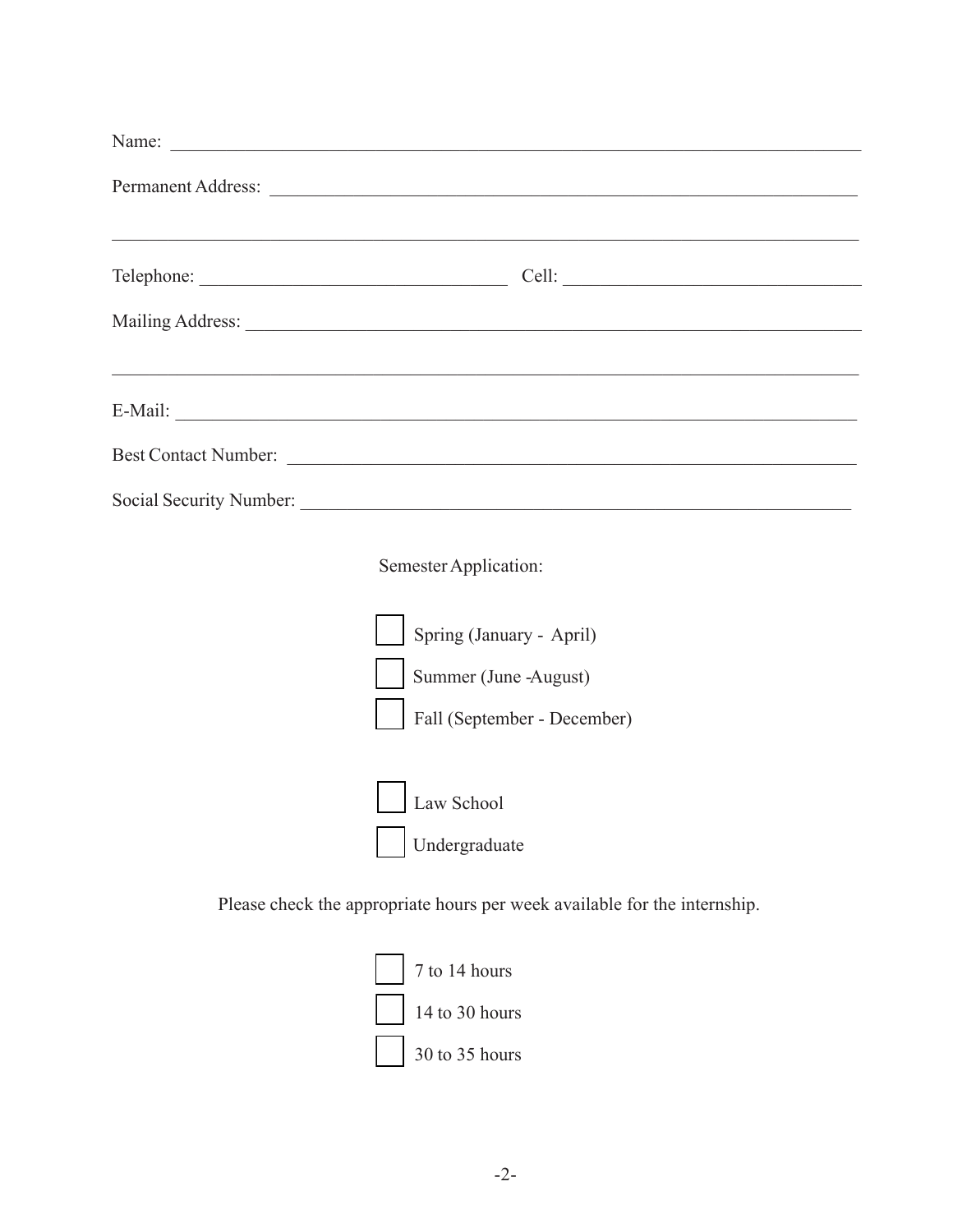Area of Interest (Check all that apply and circle your location preference)

| Appellate Bureau (Trenton)                                                                                                                       |
|--------------------------------------------------------------------------------------------------------------------------------------------------|
| Casino Crime/Atlantic City Task Force (Atlantic City)                                                                                            |
| Computer Crimes (Hamilton, Cherry Hill, Whippany)                                                                                                |
| Corruption and Government Fraud (Trenton, Cherry Hill, Whippany)                                                                                 |
| DCJ Training Academy (Sea Girt)                                                                                                                  |
| Evidence/Electronic Surveillance (Trenton)                                                                                                       |
| Financial Crimes (Trenton, Whippany, Cherry Hill)                                                                                                |
| Gangs/Organized Crime (Trenton, Whippany, Cherry Hill)                                                                                           |
| Human Trafficking Task Force (Trenton, Cherry Hill)                                                                                              |
| Insurance Fraud Prosecution (Trenton, Whippany)                                                                                                  |
| Motor Vehicle Commission (Trenton)                                                                                                               |
| Police Training Commission (Trenton)                                                                                                             |
| Prosecutors Supervision & Training Bureau (Trenton)                                                                                              |
| Specialized Crimes: Auto Theft Task Force, Bias Crimes, Cargo Theft<br>Environmental Crimes, Labor Prosecutions (Trenton, Cherry Hill, Whippany) |
| Victims of Crime Compensation Office (Newark, Trenton)                                                                                           |
| Office of Victim Witness Advocacy (Trenton)                                                                                                      |
| Office of Law Enforcement Professional Standards (Trenton)                                                                                       |

Of the areas selected above, please provide additional information to assist the Division in accommodating your request if chosen for an internship.

\_\_\_\_\_\_\_\_\_\_\_\_\_\_\_\_\_\_\_\_\_\_\_\_\_\_\_\_\_\_\_\_\_\_\_\_\_\_\_\_\_\_\_\_\_\_\_\_\_\_\_\_\_\_\_\_\_\_\_\_\_\_\_\_\_\_\_\_\_\_\_\_\_\_\_\_\_\_\_\_\_

\_\_\_\_\_\_\_\_\_\_\_\_\_\_\_\_\_\_\_\_\_\_\_\_\_\_\_\_\_\_\_\_\_\_\_\_\_\_\_\_\_\_\_\_\_\_\_\_\_\_\_\_\_\_\_\_\_\_\_\_\_\_\_\_\_\_\_\_\_\_\_\_\_\_\_\_\_\_\_\_\_

\_\_\_\_\_\_\_\_\_\_\_\_\_\_\_\_\_\_\_\_\_\_\_\_\_\_\_\_\_\_\_\_\_\_\_\_\_\_\_\_\_\_\_\_\_\_\_\_\_\_\_\_\_\_\_\_\_\_\_\_\_\_\_\_\_\_\_\_\_\_\_\_\_\_\_\_\_\_\_\_\_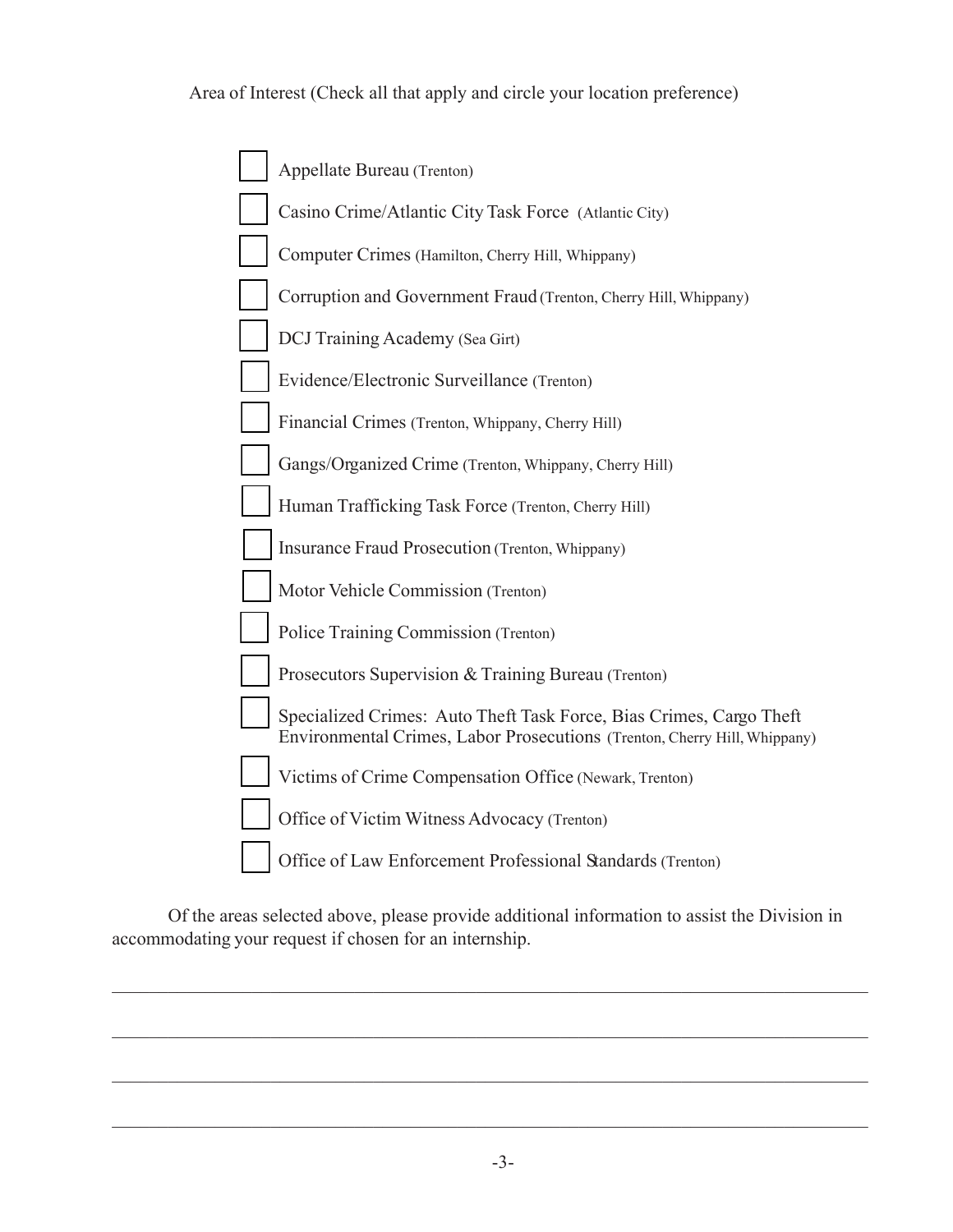# 

| Location: |                                                                                                                                                                                             |
|-----------|---------------------------------------------------------------------------------------------------------------------------------------------------------------------------------------------|
|           | Date of Admission: Date of Graduation: Date of Graduation:                                                                                                                                  |
|           |                                                                                                                                                                                             |
|           |                                                                                                                                                                                             |
|           |                                                                                                                                                                                             |
|           |                                                                                                                                                                                             |
|           | Location:                                                                                                                                                                                   |
|           |                                                                                                                                                                                             |
|           |                                                                                                                                                                                             |
|           |                                                                                                                                                                                             |
|           |                                                                                                                                                                                             |
|           |                                                                                                                                                                                             |
|           | Date of Admission: Date of Graduation: Date of Graduation:                                                                                                                                  |
|           |                                                                                                                                                                                             |
|           |                                                                                                                                                                                             |
|           |                                                                                                                                                                                             |
|           |                                                                                                                                                                                             |
|           |                                                                                                                                                                                             |
|           | References: Set forth at least two (2) names and addresses of non-relatives including one profes-<br>sor from your current school. Please provide complete addresses and telephone numbers. |
|           |                                                                                                                                                                                             |
|           |                                                                                                                                                                                             |
|           |                                                                                                                                                                                             |
|           |                                                                                                                                                                                             |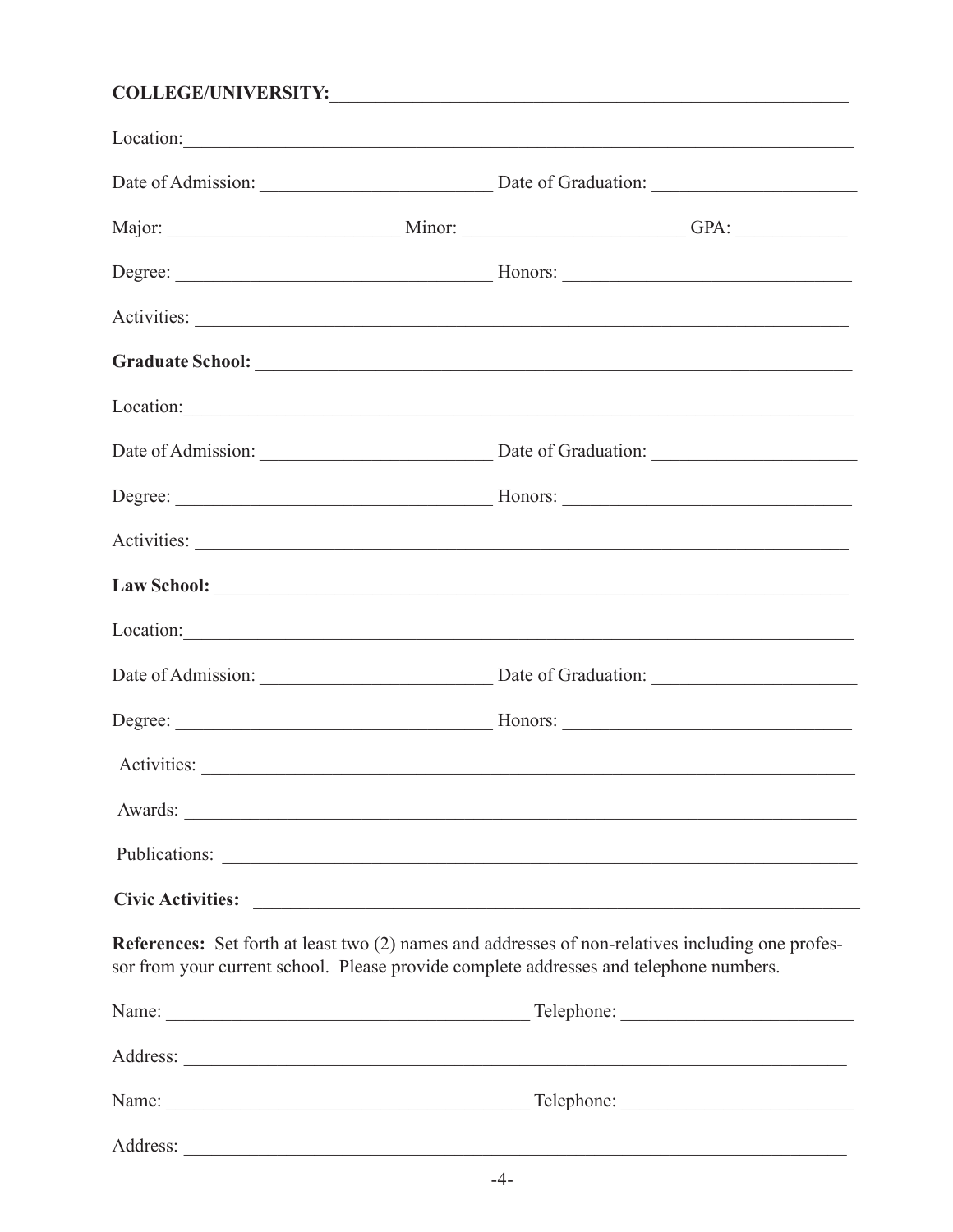**Miscellaneous** (Please use separate sheet to explain "yes" answers.)

1. Have you ever been disciplined by an Employer, military establishment, or educational institution for improper conduct?

| $'e$ s<br>- - | $\Omega$<br>- |
|---------------|---------------|
|               |               |

### **CERTIFICATION**

I hereby certify that the statements made by me in this application are true, complete and correct to the best of my knowledge and belief. I agree to the terms and conditions set forth herein.

I authorize the Division of Criminal Justice to verify any and all information in my application for internship.

|          | Signature (include Maiden Name) |
|----------|---------------------------------|
| Date:    |                                 |
| Address: |                                 |
|          |                                 |
|          | Telephone:                      |
|          | Date of Birth:                  |
|          | Soc. Sec. #:                    |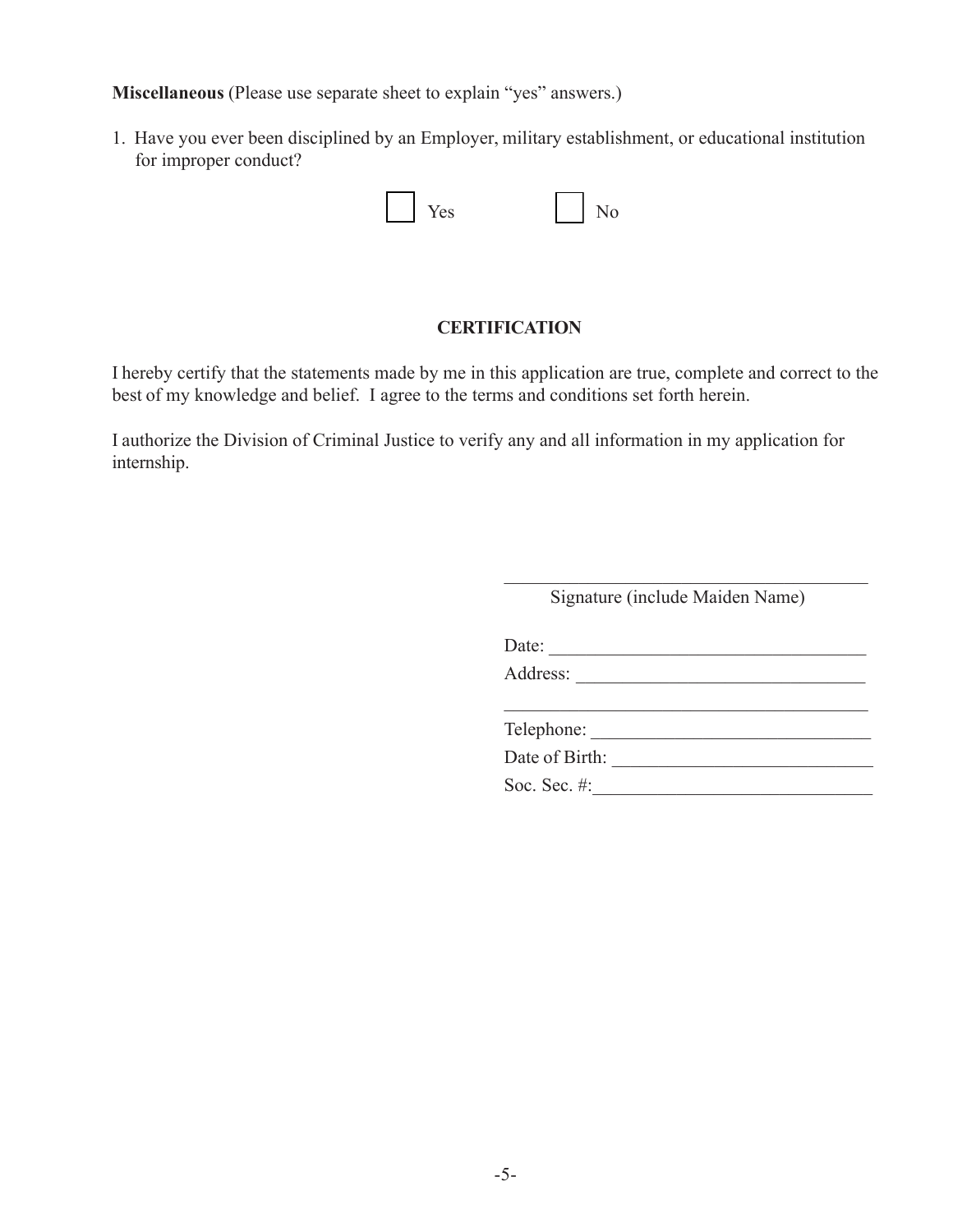#### **ACKNOWLEDGEMENT OF FERPA CLAUSE**

To the extent applicable, the Parties will comply with the provisions of the Family Educational Rights and Privacy Act ("FERPA"), 20 U.S.C. § 1232g, with respect to the confidentiality of student educational records ("educational records"). Pursuant to FERPA, the School/College/University designates the Division as a University official with a legitimate educational interest in the educational records of the participating student(s), to the extent that access to the University's records is required by the Division to carry out the internship program. The School/College/University represents that the Division meets the definition of "University official" as defined by the School's annual FERPA disclosure provided to students. To the extent the Division receives, creates, or maintains student education records, such as, but not limited to, Intern performance evaluations, it shall comply with the applicable provisions of FERPA. The School/College/University will have sole responsibility for maintaining a record of and providing access to Intern evaluation forms and any other educational record provided by the Division. Any request for access to educational records maintained by the Division pursuant to this Agreement will be routed through the School/College/University. The School/College/University will be responsible for complying with student record access and record keeping requirements, as set forth in 20 U.S.C. § 1232g (b)(4)(A).

I, \_\_\_\_\_\_\_\_\_\_\_\_\_\_\_\_\_\_\_\_\_\_\_\_\_\_\_, have reviewed the above FERPA Clause, and acknowledge that (Print Name)

I understand the above clause.

STUDENT SIGNATURE

\_\_\_\_\_\_\_\_\_\_\_\_\_\_\_

\_\_\_\_\_\_\_\_\_\_\_\_\_\_\_\_\_\_\_\_\_\_\_\_\_\_\_\_\_\_\_\_\_\_\_\_

DATE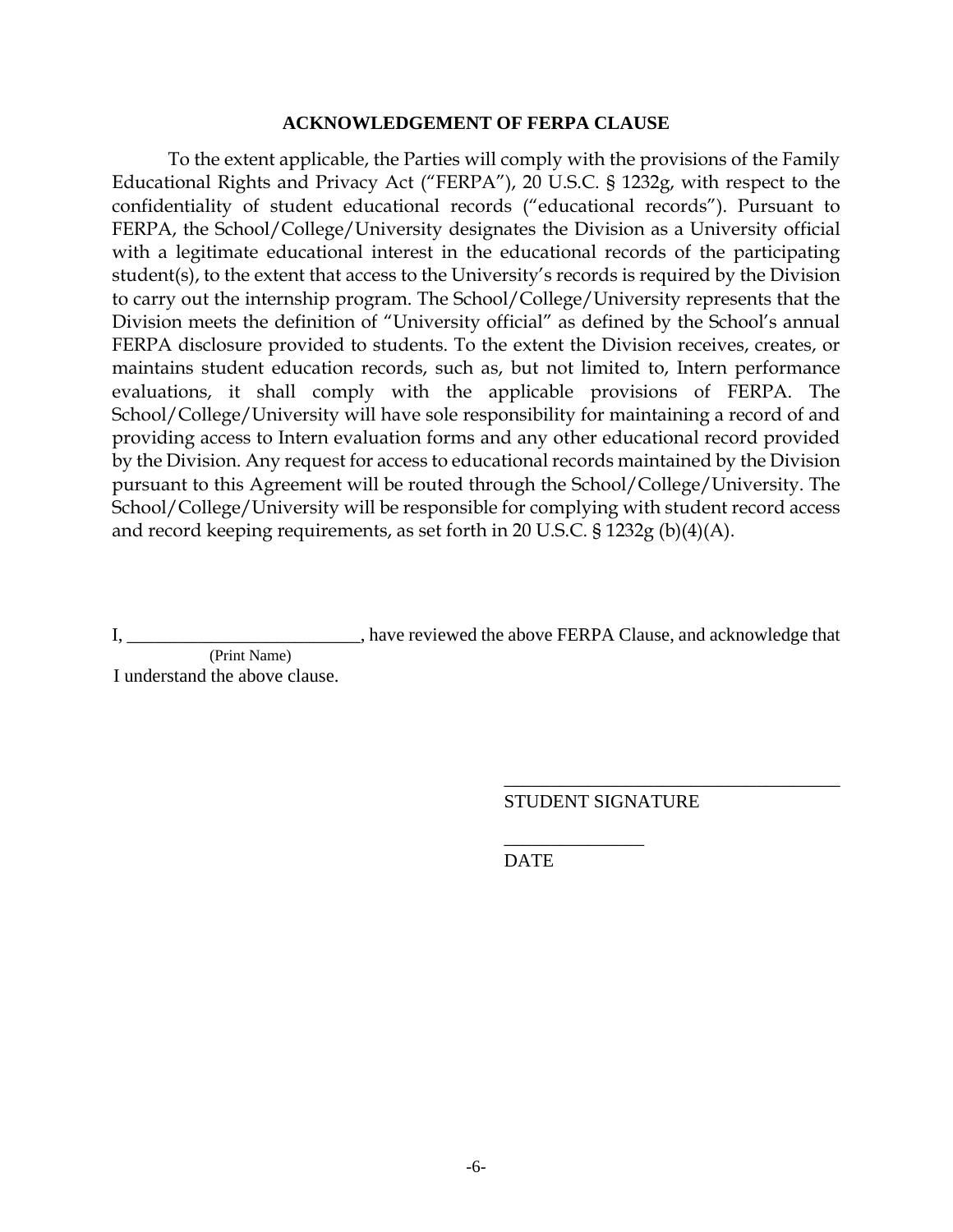#### **REQUESTFOR OFFICIAL SCHOOL TRANSCRIPT**

In order for your application to be considered complete, a transcript from the school in which you are currently enrolled must be sent to the Division of Criminal Justice. Please complete this request and send it directly to your college/law school in order to have your transcript forwarded for retention with your application.

|                           | I will receive my                                                                                 |                               | on                |
|---------------------------|---------------------------------------------------------------------------------------------------|-------------------------------|-------------------|
|                           | $\overline{(\text{Degree})}$                                                                      | $\frac{1}{\text{in}}$ (Major) | (Graduation Date) |
| from                      |                                                                                                   |                               |                   |
|                           | (College/University/Law School)                                                                   |                               |                   |
|                           |                                                                                                   |                               |                   |
|                           | (Address, City, State, Zip)                                                                       |                               |                   |
| forward my transcript to: | In connection with my application for an internship, I hereby authorize the Registrar's Office to |                               |                   |
|                           | Attention: DCJ Internship Coordinator                                                             |                               |                   |
|                           | Division of Criminal Justice                                                                      |                               |                   |
|                           | Richard J. Hughes Justice Complex                                                                 |                               |                   |
|                           | 25 Market Street                                                                                  |                               |                   |
|                           | P.O. Box 085                                                                                      |                               |                   |
|                           | Trenton, NJ 08625-0085                                                                            |                               |                   |
|                           |                                                                                                   | Date:                         |                   |
| Print Name:               |                                                                                                   |                               |                   |
|                           |                                                                                                   |                               |                   |